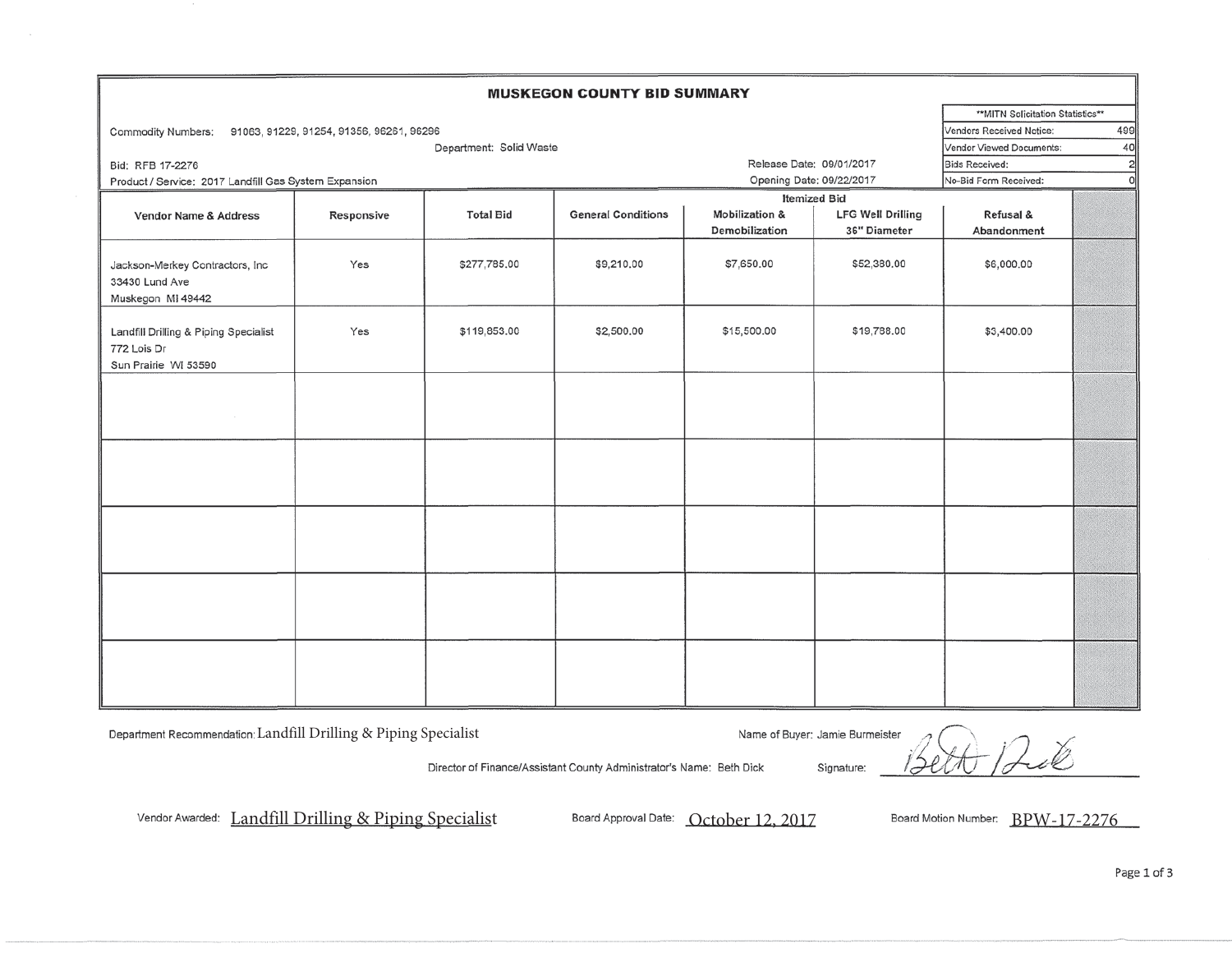| <b>MUSKEGON COUNTY BID SUMMARY</b>                                           |                                   |            |                                   |                                             |                          |                                   |  |  |
|------------------------------------------------------------------------------|-----------------------------------|------------|-----------------------------------|---------------------------------------------|--------------------------|-----------------------------------|--|--|
|                                                                              |                                   |            |                                   |                                             |                          | ** MITN Solicitation Statistics** |  |  |
| Commodity Numbers: 91063, 91229, 91254, 91356, 96261, 96296                  |                                   |            |                                   |                                             |                          | 499<br>Vendors Received Notice:   |  |  |
| Department: Solid Waste                                                      |                                   |            |                                   |                                             |                          | Vendor Viewed Documents:<br>40    |  |  |
| Bid: RFB 17-2276                                                             |                                   |            |                                   |                                             | Release Date: 09/01/2017 | $\overline{2}$<br>Bids Received:  |  |  |
| Product / Service: 2017 Landfill Gas System Expansion                        |                                   |            |                                   |                                             | Opening Date: 09/22/2017 | No-Bid Form Received:<br>C        |  |  |
|                                                                              |                                   |            | <b>Itemized Base Bid Continue</b> |                                             |                          |                                   |  |  |
| Vendor Name & Address                                                        | <b>LFG Well Completion</b>        |            | <b>LFG Wellheads</b>              | Installation of LFG Laterals                |                          |                                   |  |  |
|                                                                              | 6" Perforated PVC<br>6" Solid PVC |            |                                   | 6" HDPE SDR 17 Pipe 6" HDPE SDR 17 Fittings |                          |                                   |  |  |
| Jackson-Merkey Contractors, Inc.<br>33430 Lund Ave<br>Muskegon Mi 49442      | \$14,767.50                       | \$9,660.00 | \$9,360.00                        | \$37,500.00                                 | \$955,00                 |                                   |  |  |
| Landfill Drilling & Piping Specialist<br>772 Lois Dr<br>Sun Prairie WI 53590 | \$5,370.00                        | \$3,920.00 | \$5,250.00                        | \$12,500.00                                 | \$675.00                 |                                   |  |  |
|                                                                              |                                   |            |                                   |                                             |                          |                                   |  |  |
|                                                                              |                                   |            |                                   |                                             |                          |                                   |  |  |
|                                                                              |                                   |            |                                   |                                             |                          |                                   |  |  |
|                                                                              |                                   |            |                                   |                                             |                          |                                   |  |  |
|                                                                              |                                   |            |                                   |                                             |                          |                                   |  |  |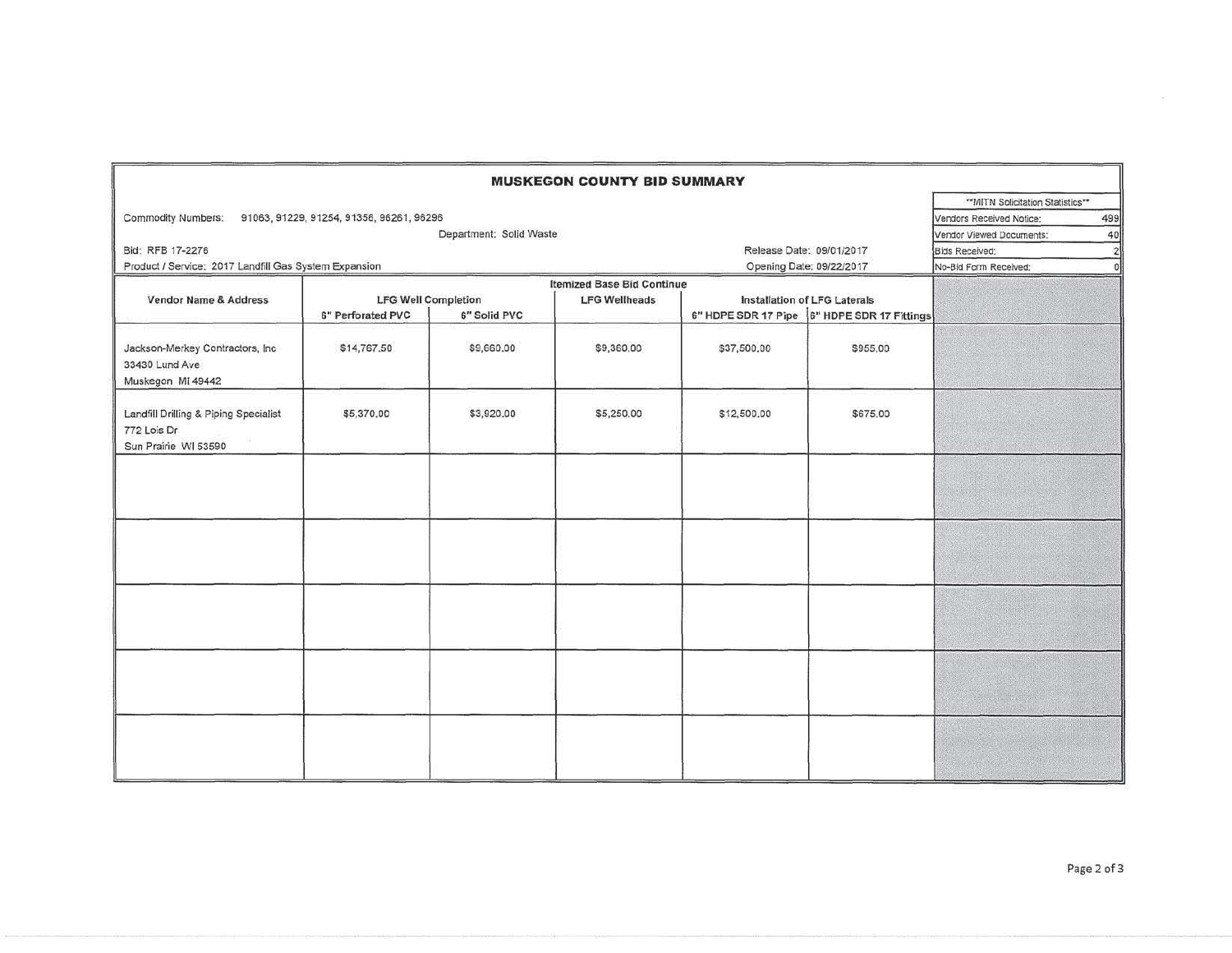|                                                                              |                             |                                             | <b>MUSKEGON COUNTY BID SUMMARY</b>           |                                            |                                                |                                   |     |
|------------------------------------------------------------------------------|-----------------------------|---------------------------------------------|----------------------------------------------|--------------------------------------------|------------------------------------------------|-----------------------------------|-----|
|                                                                              |                             |                                             |                                              |                                            |                                                | **MITN Solicitation Statistics**  |     |
| Commodity Numbers: 91063, 91229, 91254, 91356, 96261, 96296                  |                             |                                             |                                              |                                            |                                                | Vendors Received Notice:          | 499 |
| Department: Solid Waste                                                      |                             |                                             |                                              |                                            |                                                | Vendor Viewed Documents:          | 40  |
| Bid: RFB 17-2276                                                             |                             |                                             |                                              | Release Date: 09/01/2017                   |                                                | 2<br><b>Bids Received:</b>        |     |
| Product / Service: 2017 Landfill Gas System Expansion                        |                             |                                             |                                              | Opening Date: 09/22/2017                   |                                                | $\Omega$<br>No-Bid Form Received: |     |
|                                                                              |                             |                                             | <b>Itemized Base Bid Continue</b>            |                                            |                                                |                                   |     |
| Vendor Name & Address                                                        | Installation of LFG Headers | 8" HDPE SDR 17 Pipe 8" HDPE SDR 17 Fittings | Installation of<br><b>Condensate Dripleg</b> | <b>LFG Lateral</b><br><b>Road Crossing</b> | <b>Existing LFG</b><br><b>Well Abandonment</b> | Site<br>Restoration               |     |
| Jackson-Merkey Contractors, Inc.<br>33430 Lund Ave<br>Muskegon MI 49442      | \$95,062,50                 | \$2,230.00                                  | \$24,600.00                                  | \$2,690.00                                 | \$720,00                                       | \$5,000.00                        |     |
| Landfill Drilling & Piping Specialist<br>772 Lois Dr<br>Sun Prairie WI 53590 | \$32,500.00                 | \$1,750.00                                  | \$5,000.00                                   | \$2,200.00                                 | \$1,500.00                                     | \$8,000.00                        |     |
|                                                                              |                             |                                             |                                              |                                            |                                                |                                   |     |
|                                                                              |                             |                                             |                                              |                                            |                                                |                                   |     |
|                                                                              |                             |                                             |                                              |                                            |                                                |                                   |     |
|                                                                              |                             |                                             |                                              |                                            |                                                |                                   |     |
|                                                                              | H.                          |                                             |                                              |                                            |                                                |                                   |     |